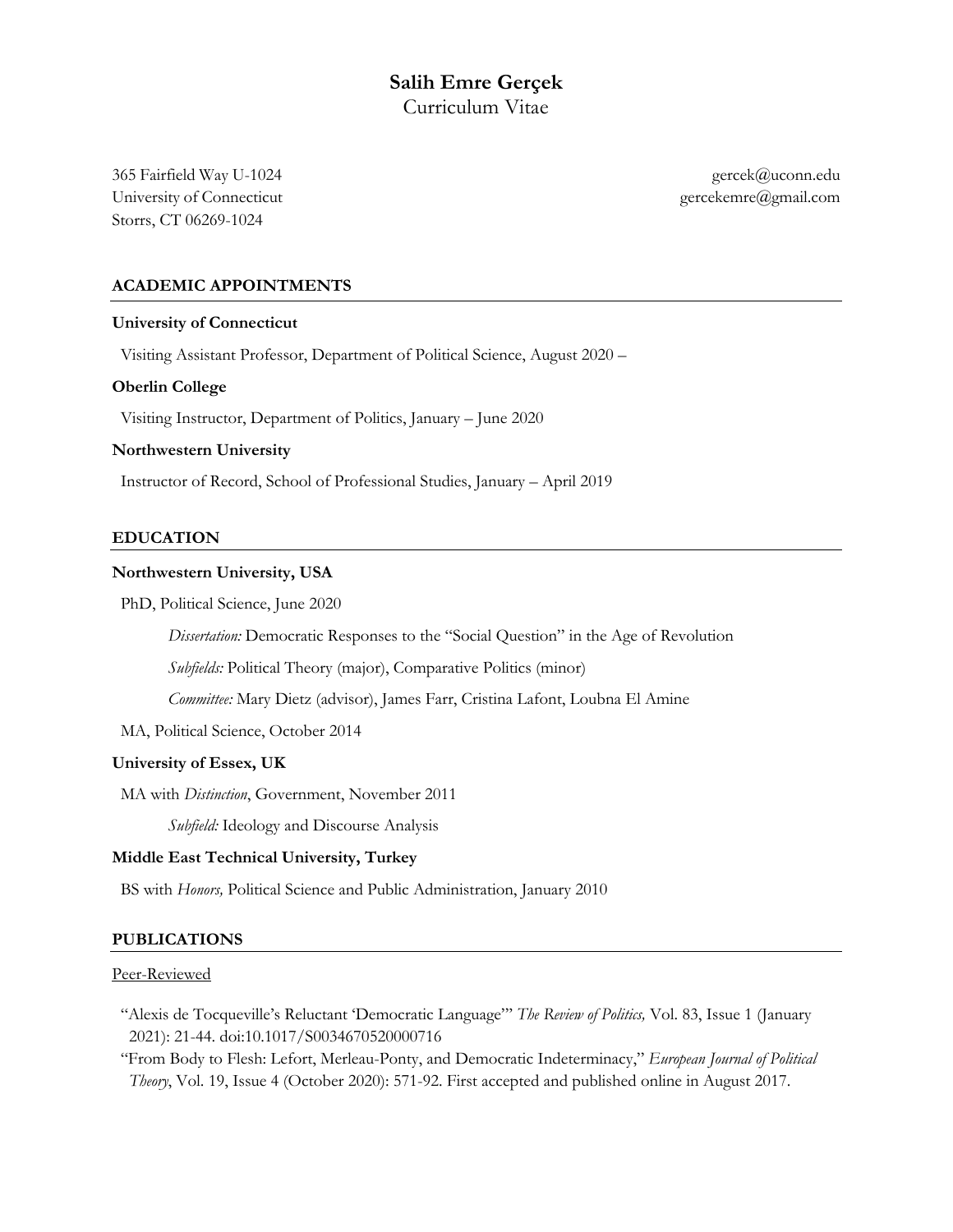## Other Publications

"Why did Edmund Burke call the French Revolution a Democratic Revolution?" *Age of Revolutions Online Journal* (June 3, 2019) https://ageofrevolutions.com/2019/06/03/why-did-edmund-burke-call-the-frenchrevolution-a-democratic-revolution/

Book Review: "Asef Bayat's Life as Politics: How Ordinary People Change the Middle East*,*" *Essex Graduate Journal of Sociology,* Vol. 11 (October 2011).

Academic Translation

Of Michael Mann and John A. Hall, *Power in the 21st Century: Conversations with John Hall* (Polity Press, 2011) into Turkish *Yirmibirinci Yüzyılda İktidar (*Açılım Kitap, 2014).

## **PRESENTATIONS**

- "Democracy and the Social Question in France," Association for Political Theory Book Proposal Workshop, Amherst, MA, November 13, 2021.
- '"Moral and Material Amelioration of the Lots of All:' Louis Blanc's Theory of Democratic Associations," University of Connecticut Political Theory Workshop, Storrs, December 8, 2020
- "Democracy and the 'Social Question:' The Case of Louis Blanc," American Political Science Association Annual Meeting, Washington D.C., August 29, 2019
- "Defining Equality: Tocqueville and Democratic Language," American Political Science Association Annual Meeting, Boston, September 1, 2018.
- '"Best Aspirations of the Democratic Spirit:' John Stuart Mill on Equality," Association for Political Theory Annual Conference, Ann Arbor, October 13, 2017
- '"Co-operative' Democracy: J.S. Mill's Critique of Socio-Economic Inequality," American Political Science Association Annual Meeting, San Francisco, June 1, 2017
- "Democracy Against Inequality: A Rereading of the *Declaration of the Rights of Man and of the Citizen,*" Cambridge French Graduate Conference, Pembroke College, University of Cambridge, May 6, 2017
- "Practicing Equality and Sovereignty: Tocqueville on Associations," Western Political Science Association Annual Meeting, San Diego, March 23, 2016
- '"Social and Democratic Republic:' Popular Sovereignty and Practices of Equality," Northwestern Political Theory Workshop, October 23, 2015.
- "The Flesh of the People: Merleau-Ponty, Lefort, and Democratic Theory," Northwestern Political Theory Workshop, May 29, 2013.
- "Secularism Between Oppression and Emancipation: The Case of Turkey," Studies in Social and Political Thought Annual Conference, University of Sussex, June 16, 2011
- "Becoming Political: Everyday Life and Radical Democracy." Radical Democracy Conference, The New School for Social Research and Columbia University, April 4, 2011.
- "Liberal Düsüncede Özel-Kamusal Ayrımı: Hayat ve Alan" (The Distinction between Public and Private in Liberal Thought: Life and Sphere), Abant Izzet Baysal University, Political Science Students Conference, April 30, 2010.

# **TEACHING**

*Visiting Assistant Professor,* University of Connecticut

Fall 2021: POLS 1002: Introduction to Political Theory; POLS 2998W: Social Contract Theory and Its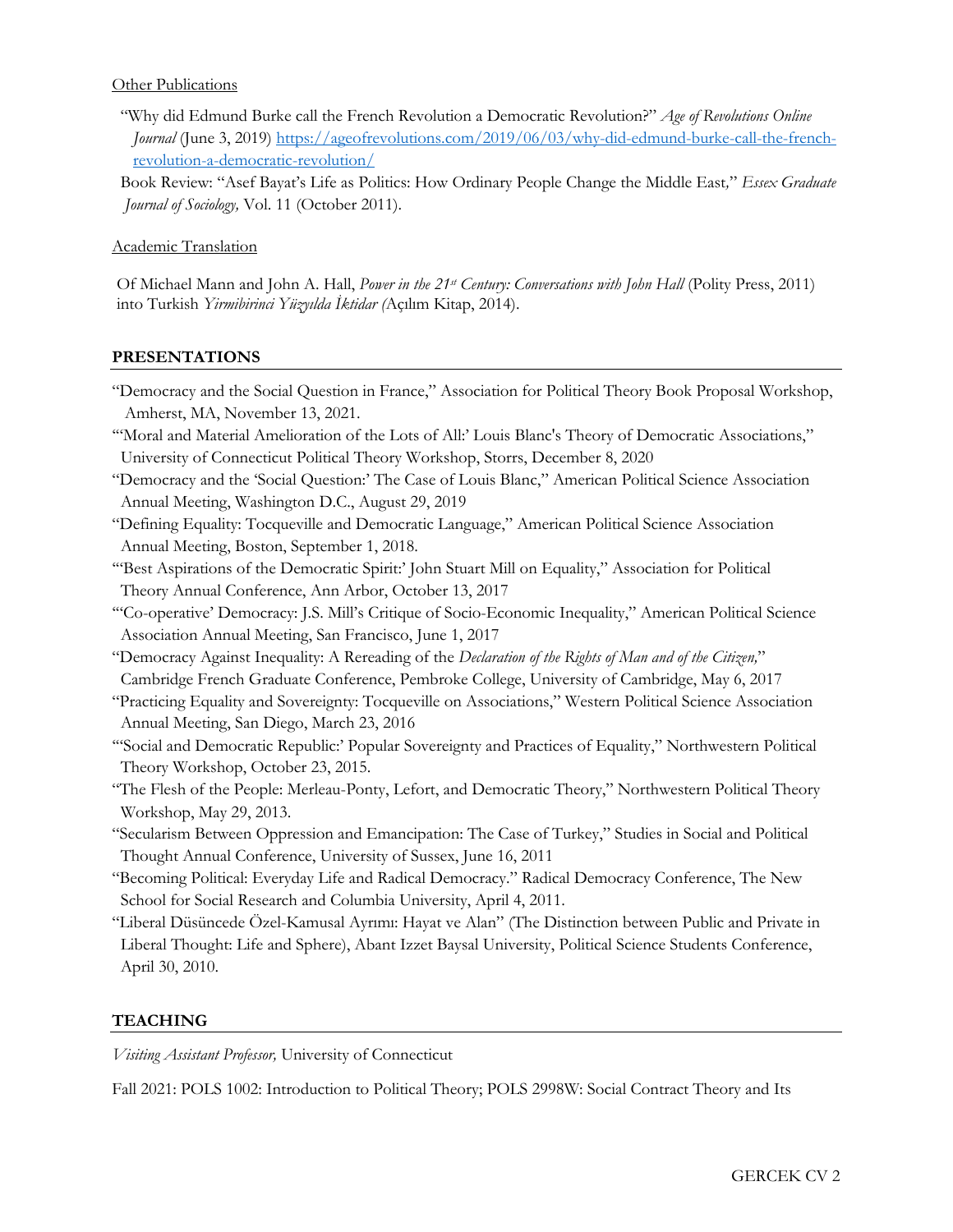Critics; POLS 3002: Classical and Medieval Political Theory

Spring 2021: POLS 1002: Introduction to Political Theory; POLS 2998W: Social Contract Theory and Its Critics; POLS 3062: Democratic Theory

Fall 2020: POLS 1002: Introduction to Political Theory; POLS 2998: Political Issues: Rethinking Collectivity; POLS 3002: Classical and Medieval Political Theory

*Visiting Instructor,* Oberlin College

Spring 2020: POLT 138: Political Concepts; POLT 255: Democratic Theory; POLT 335: Contemporary Continental Political Theory

*Instructor of Record*, Northwestern University, School of Professional Studies

Winter 2019: Political Science 390: Democratic Theory

*Teaching Assistant*, Northwestern University

Spring 2019: Political Science 250: Introduction to Comparative Politics (Jason Seawright) Fall 2018: Political Science 201: Introduction to Political Theory (Shmuel Nili) Spring 2016: Classics 212: Rome, Culture and Empire (John Wynne) Winter 2016: Political Science 230: Law in the Political Arena (Wes Skogan) Fall 2015: Political Science 201: Introduction to Political Theory (Jacqueline Stevens) Spring 2015: Political Science 349: Globalization (Stephen Nelson) Winter 2015: Political Science 341: International Political Economy (Stephen Nelson) Fall 2014: Political Science 221: Urban Politics (Reuel Rogers) Spring 2014: Political Science 349: Globalization (Stephen Nelson) Winter 2014: Political Science 201: Introduction to Political Theory (Ian Storey) Fall 2013: Slavic Languages & Literature 210: Introduction to Russian Literature (Gary Saul Morson)

# **RESEARCH EXPERIENCE**

*Research Assistant* for Loubna El Amine, Northwestern University, June – December 2019.

# **GRANTS, FELLOWSHIPS & AWARDS**

University of Connecticut, "Excellent in Teaching" Faculty List, 2020 Dissertation Research Travel Grant, Buffett Institute for Global Studies, Northwestern University, 2018 University Fellowship, Northwestern University, The Graduate School, 2017-18, 2012-13. The Paris Program in Critical Theory Fellowship, Northwestern University and Université Sorbonne Nouvelle (Paris III), 2016-17 Evan Frankel Fellowship in the Humanities, 2016-17 Searle Center for Advancing Learning and Teaching Certificate, 2016 Conference Travel Award, Buffett Institute for Global Studies, Northwestern University, 2016, 2015 Conference Travel Award, Northwestern University, Department of Political Science, 2015 Northwestern University Department of Political Science Graduate Teaching Certificate, 2015 Critical Theory Cluster Certificate, Northwestern University, 2015 Minar Memorial Summer Award, Northwestern University, Department of Political Science, 2015, 2014